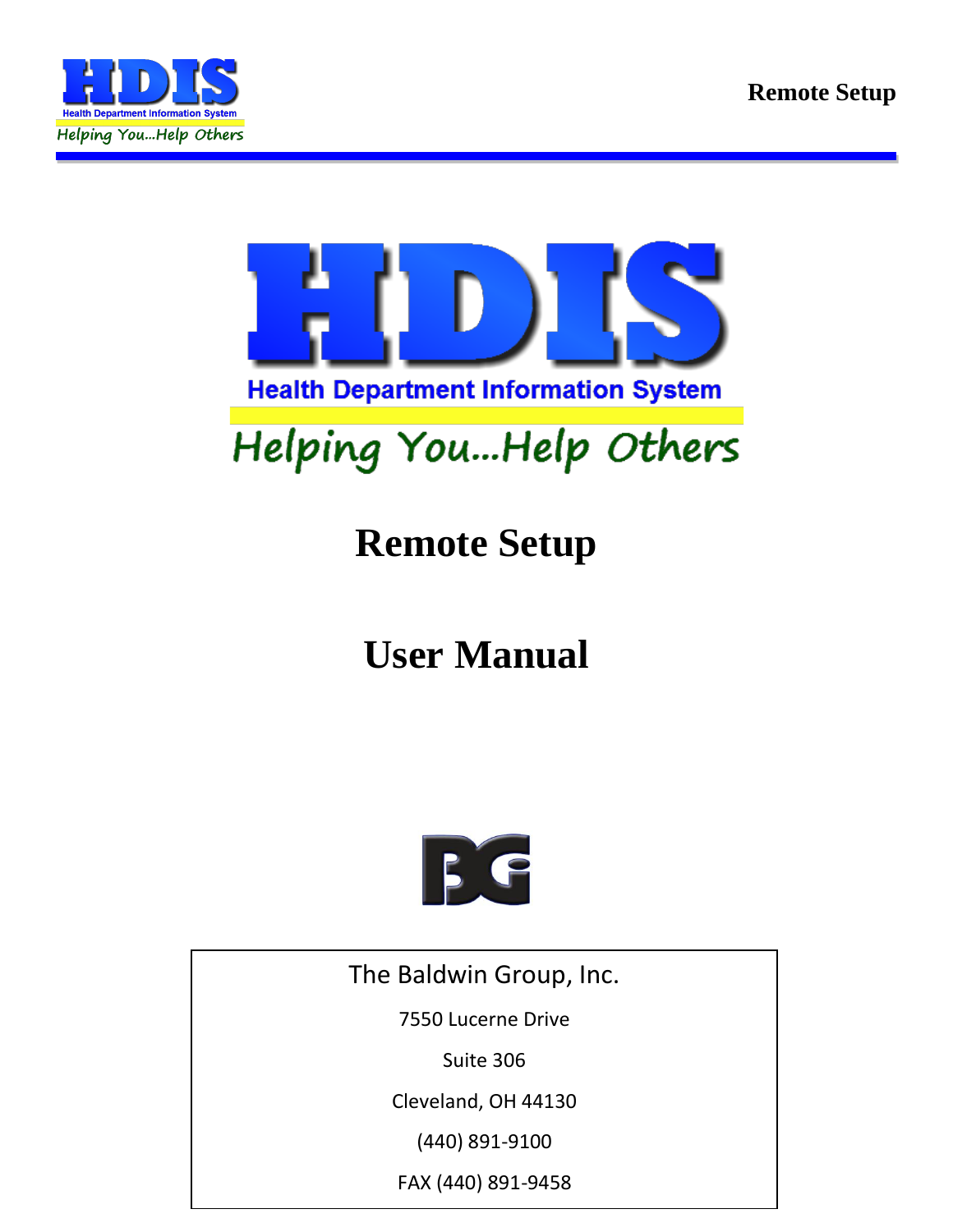#### **Remote Setup**



Copyright © 1996 - 2022

The Baldwin Group, Inc.

ALL RIGHTS RESERVED

HDIS are trademarks of The Baldwin Group, Inc.

No part of this publication may be stored in a retrieval system, transmitted, or reproduced in any way, including but not limited to photocopy, photograph, magnetic, or other record, without the prior agreement and written permission of The Baldwin Group, Inc.

Windows® and MS-DOS® are registered trademarks of Microsoft Corporation.

Other trademarks are owned by their respective companies.

**THE FURNISH** POST OF THE FURNISHING, PERFORMANCE, OR USE OF THE PURISHING, OR USE OF THE PURISHING OF THE PURISHING OF THE PURISHING OF THE PURISHING OF THE PURISHING OF THE PURISHING OF THE PURISHING OF THE PURISHING OF THE MATERIAL SERVICE.

All data examples containing personal names, company names (or companies), vehicle information, or locations that appear in this guide are fictitious in nature and do not refer to, or portray, in name or substance, any actual names, organizations, entities, or institutions. Any resemblance to any real person (living or dead), organization, entity, or institution is purely coincidental.

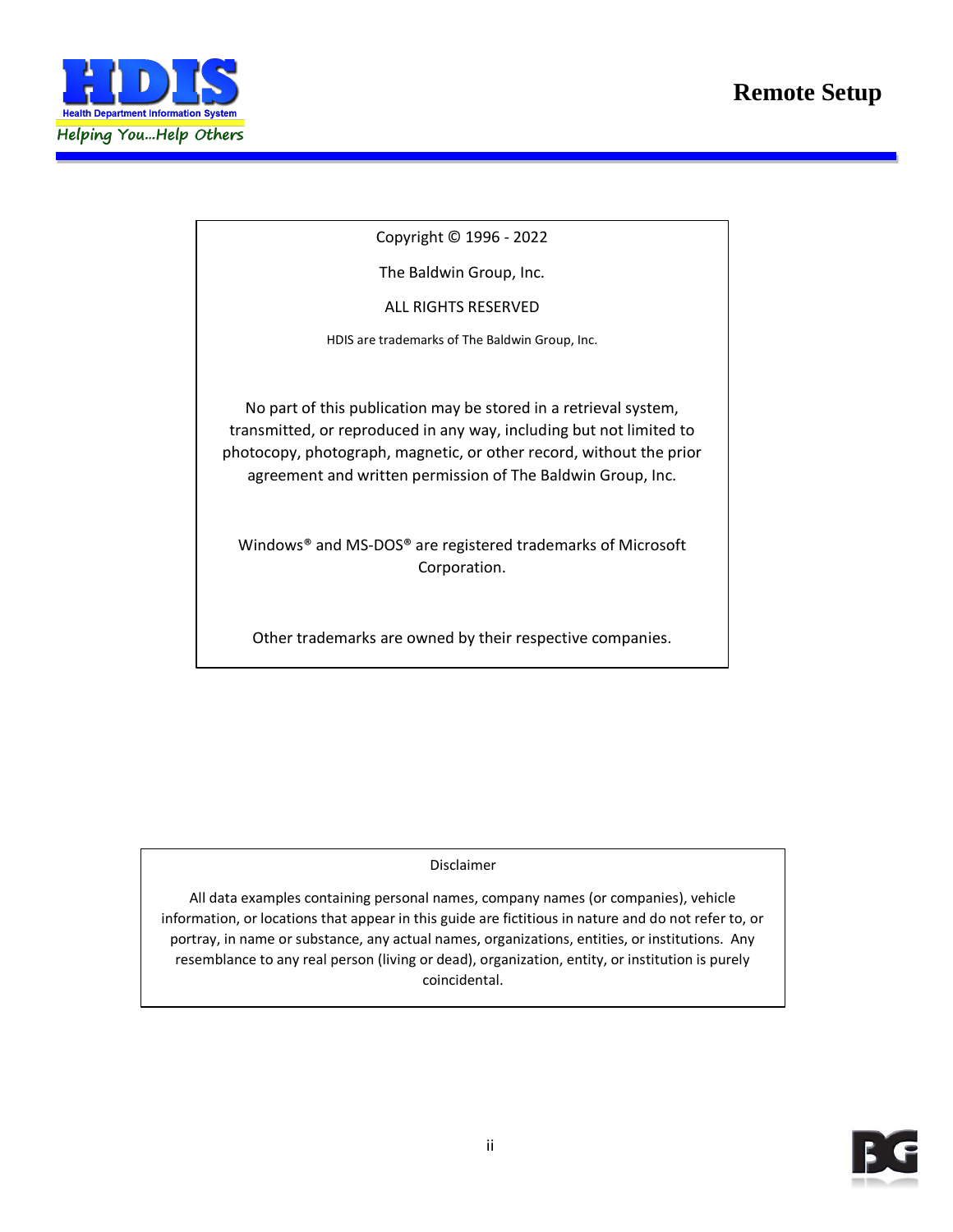

## **Remote Setup**

### **Contents**

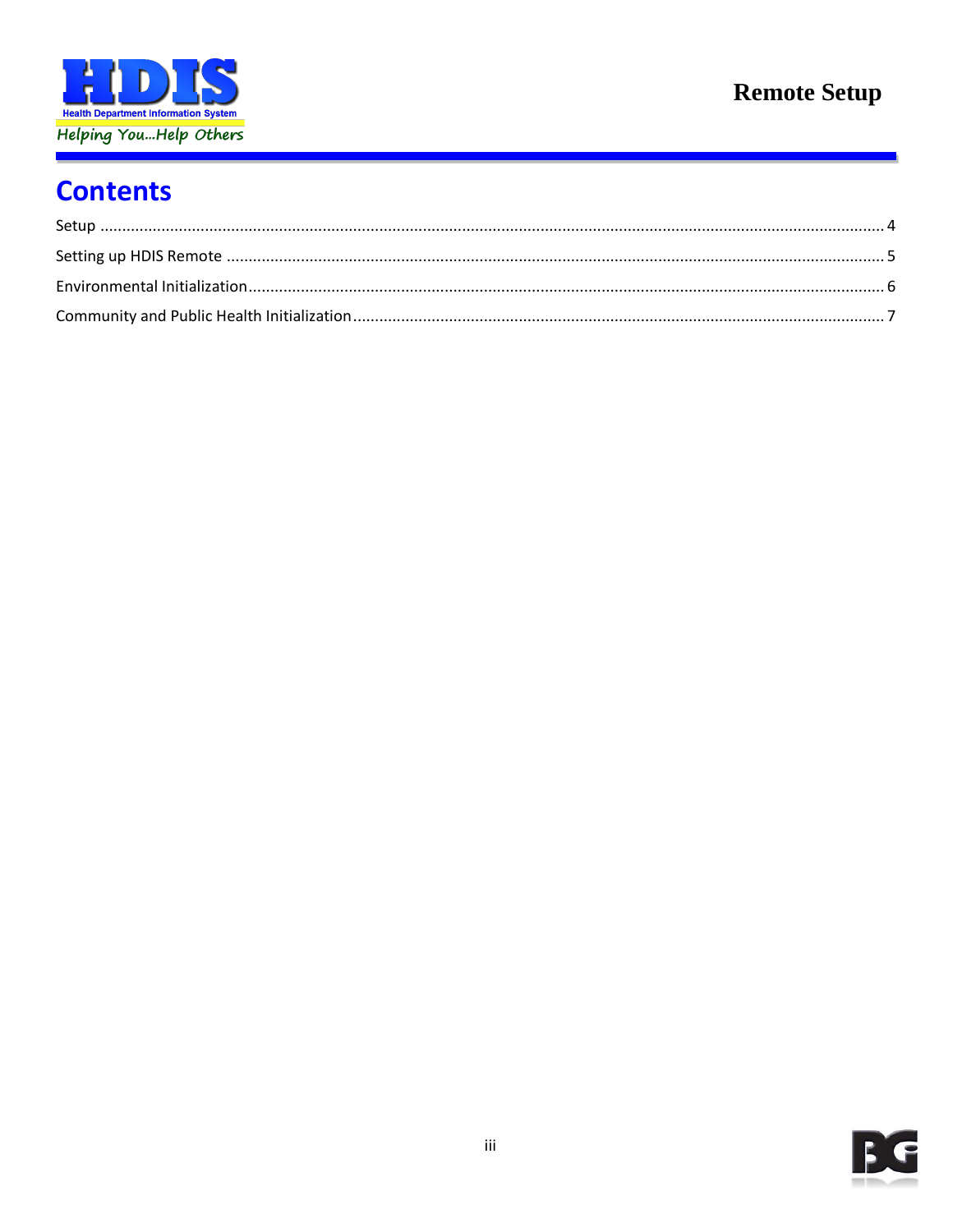

#### <span id="page-3-0"></span>**Setup**

Open File Explorer to navigate to HDIS\exe folder on the network.

• Example path: **M:\HDIS\exe**

Look for the program: **hdispathedit.exe** and double click to run.

|                          |                     | . .         |           |
|--------------------------|---------------------|-------------|-----------|
| <b>HDISSetup.exe</b>     | 11/16/2021 12:16 PM | Application | 17,270 KB |
| $\frac{1}{2}$ , hdis.exe | 11/15/2021 9:28 AM  | Application | 87,748 KB |
| hdispathedit.exe         | 5/14/2021 11:13 AM  | Application | 80 KB     |

Once hdispathedit.exe is opened, make sure all Paths are set correctly. If they are not correct, edit them

and update accordingly.

| le N<br>Set HDIS Path                                                                     |                              |
|-------------------------------------------------------------------------------------------|------------------------------|
| HDIS Program Path - Connected Version                                                     | <b>C:\HDIS\DATA</b>          |
| <b>HDIS Network Path - Connected Version</b><br><b>HDIS Network Path - Remote Version</b> | M:\HDIS\data<br>M:\HDIS\data |
| Convert to UNC and Set<br>Set Path Exactly as Entered                                     |                              |
| <b>Create Remote</b>                                                                      |                              |
| <b>Check Profile</b>                                                                      |                              |

Click **Create Remote** button to install all the files needed for HDIS Remote.

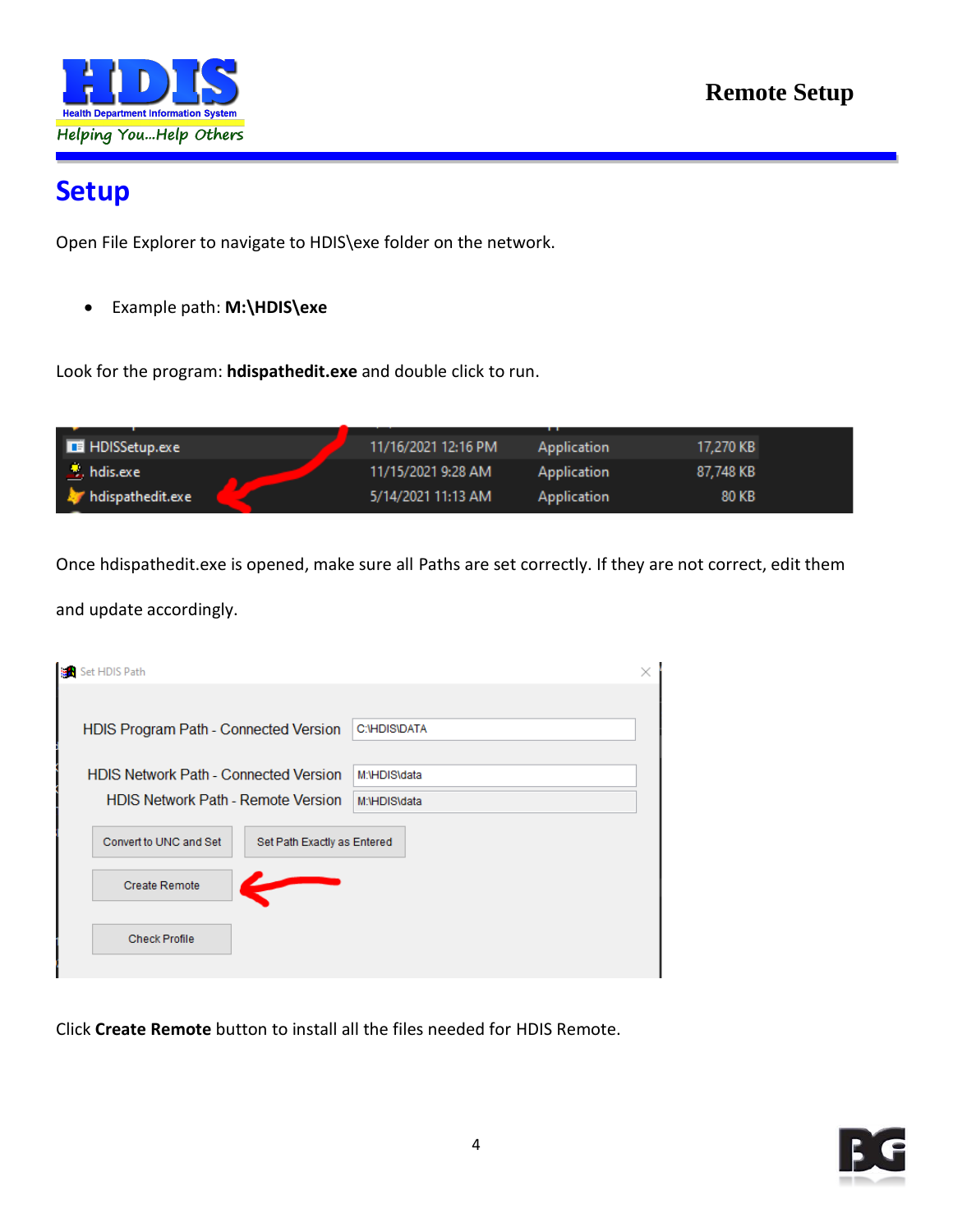

## <span id="page-4-0"></span>**Setting up HDIS Remote**

All files for HDIS Remote will be stored in the local **C:\HDISLAP** folder.

If a shortcut for HDIS is not found on the desktop automatically:

- In **HDISLAP** folder, right-click **hdis.exe** and click create "Create Shortcut."
- Copy the shortcut to the desktop and rename the shortcut as "Remote HDIS."

Open HDIS Remote and sign-in using normal HDIS user login credentials.

#### Navigate to: **Maintenance > Utilities > Remote HDIS Setup**

Click on the section you will be using for HDIS Remote:

#### **Community & Public Health Initialization** OR **Environmental Initialization**



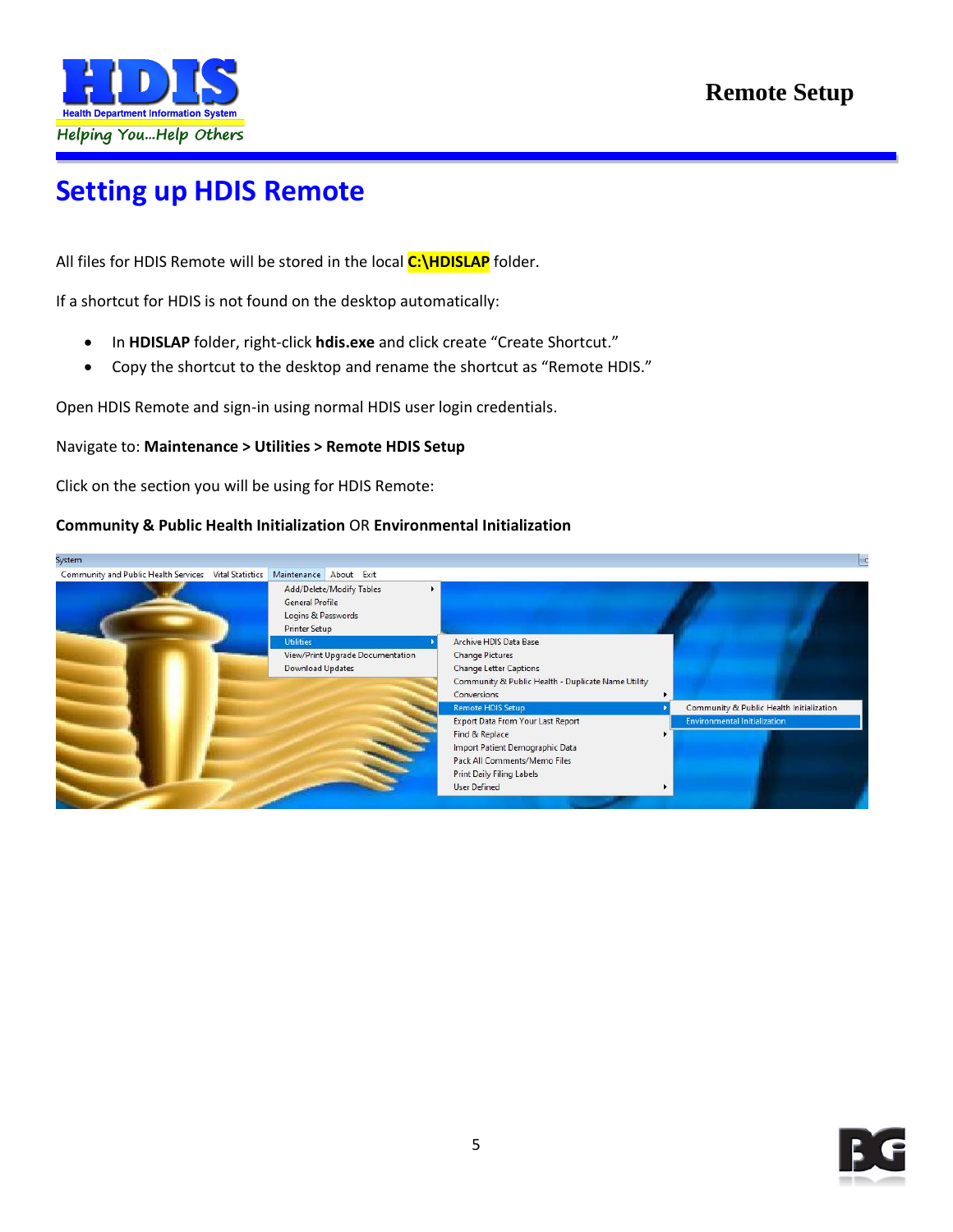

#### <span id="page-5-0"></span>**Environmental Initialization**

#### Navigate to: **Maintenance > Utilities > Remote HDIS Setup > Environmental Initialization**

To properly initialize HDIS Environmental Health modules, start by clicking on Daily Work Sheets.

Click each button individually and wait for the processes to run, it will let you know once completed.

Select the modules on the left column first, working down, and then move to the right column.

| Environmental - Initialize Laptop Databases |                                     |
|---------------------------------------------|-------------------------------------|
| Daily Work Sheets                           | <b>Public Health Nuisance Files</b> |
| <b>Food Protection Files-Ohio</b>           | <b>Rabies Control</b>               |
| Manufactured Home Park Files-Ohio           | <b>Receipt Files</b>                |
| Marina Files-Ohio                           | Schools                             |
| Parks/Camps Files-Ohio                      | Sewage Disposal                     |
| Plumbing                                    | Solid Waste                         |
| Portsmouth-Rental Dwelling Inspections      | <b>Tattoo Parlor Files</b>          |
| Pool/Spa/Special Use Pool Files-Ohio        |                                     |
| Private Water Systems                       | Close                               |

Once completed, close out of HDIS.

Open HDIS again and login-in. Check all modules used in HDIS remote to make sure they are properly initialized.

*If any issues occur contact BGI's HDIS Support team for assistance.*